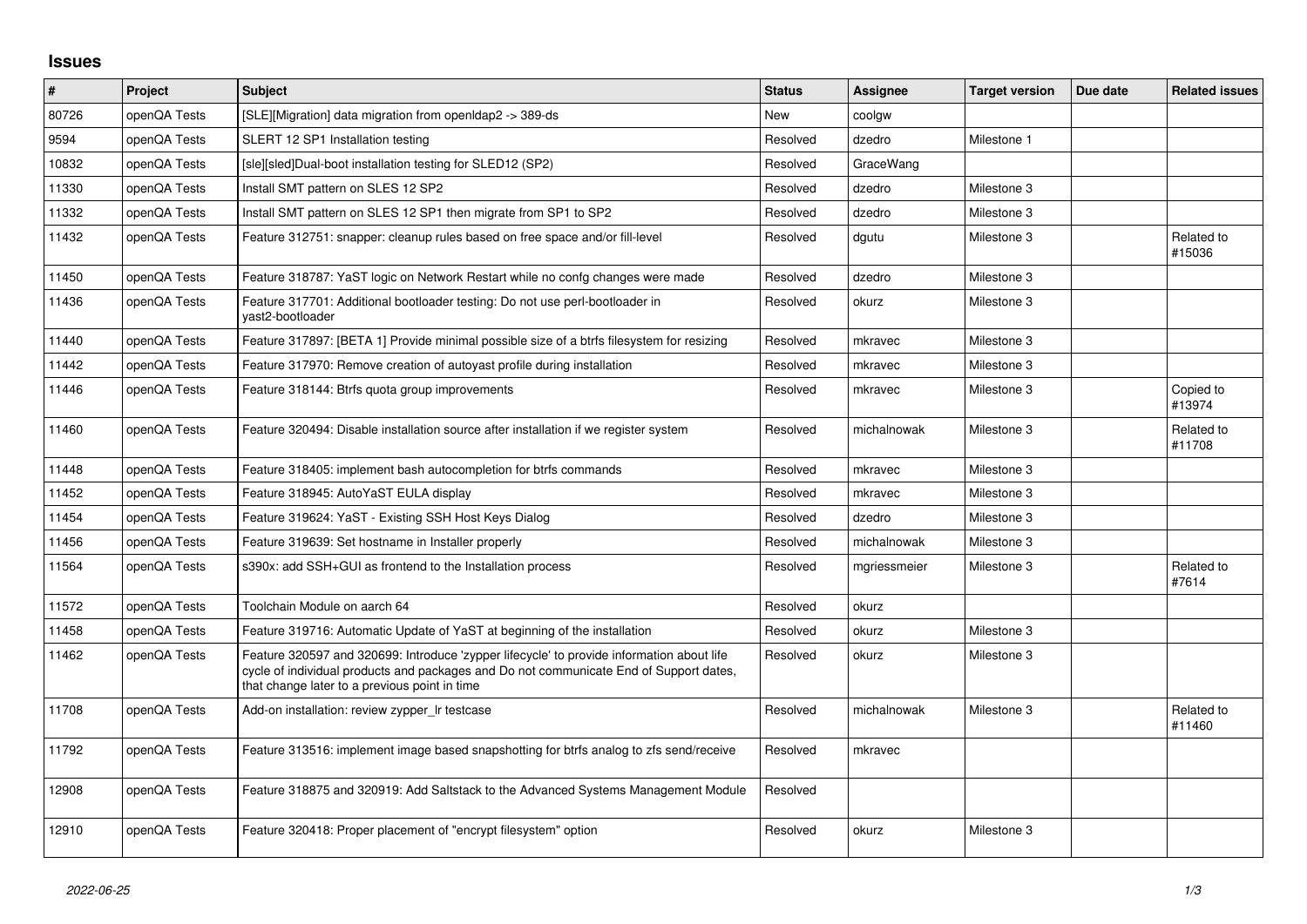| $\vert$ # | Project      | <b>Subject</b>                                                                                                                        | <b>Status</b> | Assignee     | <b>Target version</b> | Due date | <b>Related issues</b>                                                                           |
|-----------|--------------|---------------------------------------------------------------------------------------------------------------------------------------|---------------|--------------|-----------------------|----------|-------------------------------------------------------------------------------------------------|
| 14720     | openQA Tests | [migration][sp3][aarch64] add offline migration scenarios SP2->SP3 for aarch64                                                        | Resolved      | mitiao       | Milestone 8           |          | Blocked by<br>#11948                                                                            |
| 11794     | openQA Tests | Feature 319335: VNC: Secondary viewonly password                                                                                      | Resolved      | mkravec      |                       |          |                                                                                                 |
| 11798     | openQA Tests | Feature 319981: ACPI Support for AArch64                                                                                              | Resolved      | mkravec      |                       |          |                                                                                                 |
| 11800     | openQA Tests | Feature 320292: ALPN support for openssl                                                                                              | Resolved      | michalnowak  | Milestone 3           |          |                                                                                                 |
| 11804     | openQA Tests | Feature 320678: GCC 4.8 on SDK for AArch64                                                                                            | Resolved      | okurz        | Milestone 3           |          |                                                                                                 |
| 15110     | openQA Tests | [Online migration] SLES and SLED: SP2->SP3                                                                                            | Resolved      | mitiao       |                       |          | Related to<br>#14718                                                                            |
| 15112     | openQA Tests | [Migration] SLES: minimal necessary patches                                                                                           | Resolved      | mitiao       | Milestone 6           |          | Related to<br>#10996.<br>Related to<br>#16718                                                   |
| 25722     | openQA Tests | [migration] a simple installation with SMT                                                                                            | Resolved      | <b>JWSun</b> | Milestone 16          |          | Related to<br>#23564,<br>Related to<br>#26966                                                   |
| 13750     | openQA Tests | <b>HPC Module</b>                                                                                                                     | Resolved      | mgriessmeier | Milestone 3           |          |                                                                                                 |
| 14718     | openQA Tests | [Migration] [SP3]add offline migration scenarios SP2->SP3 for x86 64 and ppc64le                                                      | Resolved      | dgutu        | Milestone 5           |          | Related to<br>#15110                                                                            |
| 14774     | openQA Tests | [sle][functional][yast][y] Disconnected installation: grab release notes while a system is not<br>plugged into network takes too long | Resolved      | riafarov     | Milestone 25          |          | Related to<br>#29042,<br>Related to<br>#37814,<br>Related to<br>#44012,<br>Blocked by<br>#43856 |
| 15306     | openQA Tests | [sles][functional]Feature 322050: Release lifecycle data for Toolchain Module                                                         | Resolved      | riafarov     | Milestone 9           |          |                                                                                                 |
| 15546     | openQA Tests | [Migration] Combine both online and offline upgrades into one jobgroup                                                                | Resolved      | mitiao       | Milestone 6           |          |                                                                                                 |
| 17042     | openQA Tests | [sles][functional][modules] Modules installation                                                                                      | Resolved      | dgutu        | Milestone 8           |          |                                                                                                 |
| 34411     | openQA Tests | [sle][migration] Bsc#1086818 Migration: new modules not correctly added                                                               | Resolved      | leli         |                       |          | Related to<br>#34069                                                                            |
| 43724     | openQA Tests | [sle][security] Bug 1110700 - remove non-enterprise server nproc limits in<br>/etc/security/limits.conf                               | Resolved      | whdu         |                       |          |                                                                                                 |
| 47195     | openQA Tests | [sle][migration][functional][u][epic] check orphaned_packages_check.pm for SLE installation<br>tests                                  | Resolved      | mgriessmeier | Milestone 28          |          |                                                                                                 |
| 11444     | openQA Tests | Feature 318101: Show user defined comments in grub2 menu for snapshots                                                                | Closed        | dgutu        | Milestone 3           |          |                                                                                                 |
| 11510     | openQA Tests | SLE HA - add system role                                                                                                              | Closed        |              | Milestone 3           |          |                                                                                                 |
| 11562     | openQA Tests | s390x: local disk, add a second disk                                                                                                  | Rejected      | mgriessmeier | Milestone 3           |          |                                                                                                 |